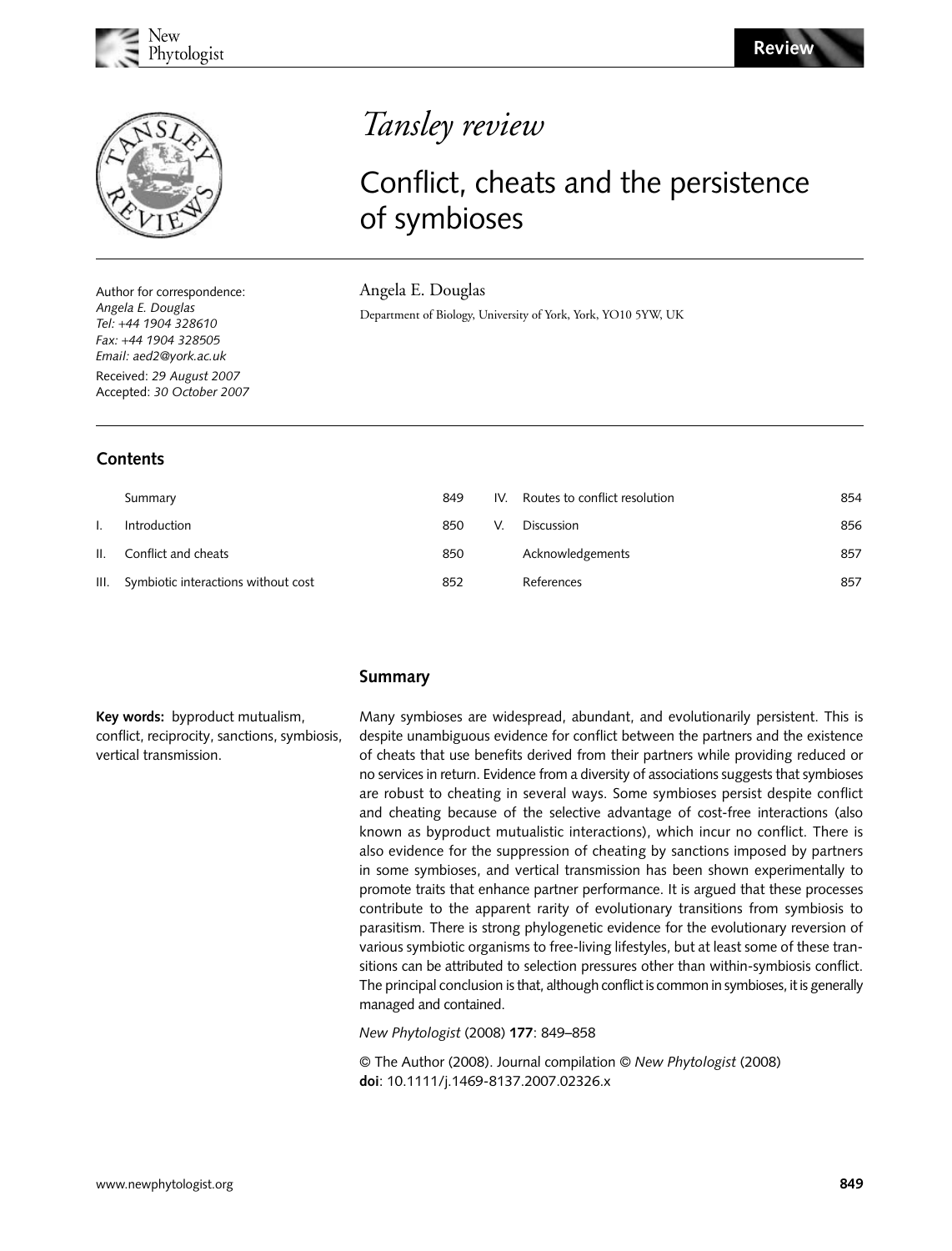#### **I. Introduction**

Things fall apart. This is the fate of mutually beneficial relationships (mutualisms), as predicted in the traditional ecological and evolutionary literature. These predictions are not borne out by the facts. Examples of persistent symbioses include: the roots of  $> 75\%$  of all vascular plant species estimated to be mycorrhizal with fungi (Trappe *et al*., 1987), including the arbuscular mycorrhizal fungal symbiosis which evolved *c.* 400 million yr ago (Simon *et al*., 1993; Redecker *et al*., 2002); the coral–algal symbiosis which probably evolved *c.* 240 million yr ago and today underpins essentially all wave-resistant, calcareous reefs in shallow, clear waters at low latitudes (Woods, 1999); and all modern eukaryotes, which have descended from a 1–2 billion-yr-old symbiosis between eukaryotic cells and the ancestor of mitochondria (Embley & Martin, 2006).

The interesting aspect of the traditional but erroneous perspective is the explanations given for the predicted rarity and evolutionary transience of symbioses. The ecologists argued from the Lotka–Volterra equations that mutualisms are ecologically unstable because an increase in the number of one organism in a relationship would promote an increase in the population of its partner. Antagonistic interactions, such as competition, are expected to generate co-existing populations that are stable or fluctuate in predictable ways. The evolutionary argument for the instability of symbioses is different: genotypes that confer benefit on nonkin are at a selective disadvantage relative to 'selfish' genotypes that provide no benefit. In other words, symbioses were argued to fail in ecological time because they are too mutualistic and in evolutionary time because they are not mutualistic enough. Each argument makes the other implausible, and both arguments can be rebuffed by recognizing that, although among-partner conflict is a common feature of symbioses, it is generally managed and contained.

Until relatively recently, rather little attention was paid to conflicts in symbioses. The reason is that symbioses have tended to be considered as mutually beneficial associations and alternatives to antagonistic relationships, such as parasitism. This perspective has discouraged research on similarities and parallels between symbioses and overtly parasitic relationships. Current interest in conflict and antagonism in symbioses is linked with an increasing acceptance of the original definition of symbiosis as any persistent association between different species, and arises from the recognition that many real relationships are not invariably either mutualistic or antagonistic. The impact of an association on an organism can vary with environmental conditions and with the genotype, age and condition of the partners, and this variation can include organisms with effects that vary from beneficial to neutral and deleterious. For example, the fungus *Colletotrichum magna* was first isolated as a virulent plant pathogen, but is now known to promote

growth, drought tolerance and resistance to fungal pathogens for some plant species (Redman *et al*., 2001). Even the arbuscular mycorrhizal fungi, which are usually regarded as highly specialized beneficial symbionts of plant roots (see above), can occasionally be harmful to the plants (e.g. *Glomus macrocarpum* causes a stunting disease of tobacco plants; Modjo & Hendrix, 1986). Furthermore, a single mutation can transform a symbiont that promotes the growth and vigour of its partner into a pathogen, or vice versa. Inactivation of the gene *noxA* coding NADPH oxidase of the endophytic fungus in perennial ryegrass *Lolium perenne* caused dramatic increase in fungal biomass and stunted growth and premature senescence of the grass (Tanaka *et al*., 2006a). (The underlying mechanism is uncertain but reactive oxygen species generated by NADPH oxidase may activate fungal signalling pathways that regulate cell proliferation.)

The purpose of this article is to examine the incidence and consequences of conflict in symbioses. It does not seek to be comprehensive, and readers are referred to several excellent reviews for complementary perspectives (Ferriere *et al*., 2002; Sachs *et al*., 2004; West *et al*., 2007). The sources of conflict and cheating are addressed in section II, and the significance of symbiotic interactions that are not liable to conflicts is explored in section III. Section IV considers the routes by which conflict is resolved and cheats are suppressed. The incidence of symbiosis breakdown offers one way to assess the effectiveness of conflict management in symbioses, and this is one of the topics explored in the Discussion (Section V).

### **II. Conflict and cheats**

Most research on the conflict between partners in a symbiosis is focused on the costs of providing a service to the partner. As illustrated in Fig. 1a, this cost is deemed acceptable to the organism when it is smaller than the benefit obtained from the reciprocated service provided by the partner. The interactions in Fig. 1a are variously described as reciprocity, reciprocal benefit and reciprocal altruism. (The term reciprocal altruism is potentially misleading because there is nothing altruistic in this type of interaction.) Symbioses are widely assumed to be founded on such reciprocal exchange.

There is, however, an obvious difficulty with reciprocity, namely that any organism gains more by failing to reciprocate, as is illustrated by Fig. 1b. Organism A is a 'cheat' because it gains more by being ineffective as a partner in a symbiosis. The conflict encapsulated in Fig. 1b is logically identical to the Prisoner's Dilemma game (Axelrod, 1984). As research on the Prisoner's Dilemma game has revealed, this conflict between the individual advantage of cheating and collective benefit of providing a service can be resolved in favour of reciprocity by repeated interactions (Axelrod, 1984). In particular, a partner that is 'nice' (starts by cooperating) but 'provokable' (punishes a partner that cheats) promotes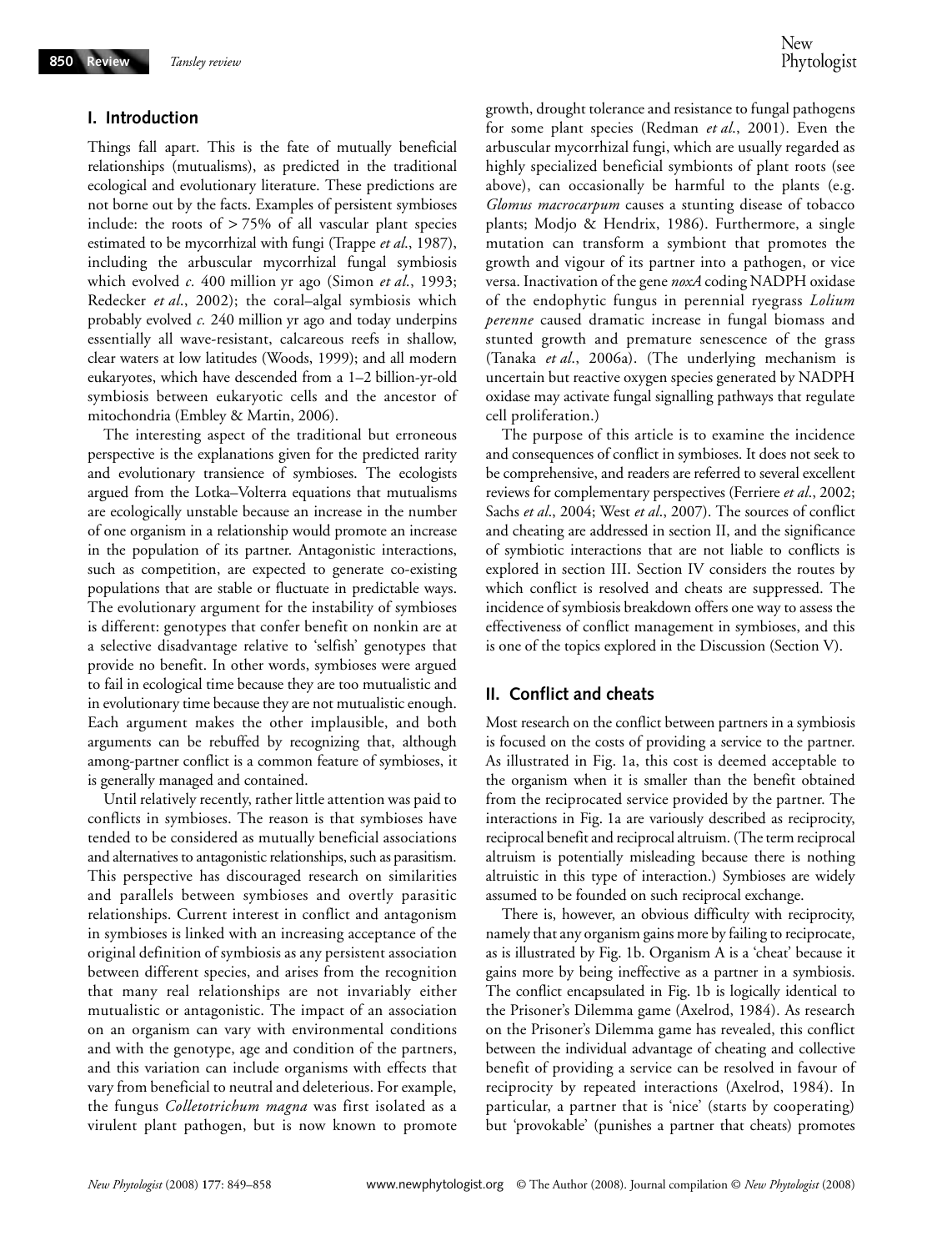(a) The cost of reciprocal benefit



**Fig. 1** The cost of reciprocal benefit between two organisms (A and B). (a) The cost of reciprocal benefit: each organism provides a service at cost of 10 arbitrary units, which has a value of 30 units to the recipient, yielding a net benefit of 20 units for each organism. (b) The 'temptation' to cheat: organism A does not provide the service and obtains increased net benefit (30 units) to the detriment of organism B, which derives a net cost of 10 units.

cooperation in partners and performs well by rarely losing. The realism of these models for symbiosis can be increased further by allowing partners to 'opt out' of interactions with partners that cheat. These models suggest that repeated or persistent interactions are likely to dampen conflict in reciprocal interactions.

The many models exploring conflict in symbioses presuppose that it is costly for organisms to provide a service to their partner. This assumption is undoubtedly valid for many nutritional interactions involving symbiotic microorganisms. For example, the dinoflagellate alga *Symbiodinium* releases an estimated 90% of its photosynthetic carbon (C) to its coral hosts (Muscatine *et al.*, 1984); and up to 50% of the essential amino acids synthesized by the bacterium *Buchnera* is transferred to its aphid hosts (Douglas *et al.*, 2001). The costs can also be substantial for symbioses between animals and plants, notably for plants pollinated by insects, which are also seed predators. For example, figs (trees of the genus *Ficus*) are pollinated exclusively by agaonid wasps, which lay eggs in some of the flower ovules, thereby diverting them from seed production to wasp production. The details of *Ficus*–wasp interactions vary widely, with some *Ficus* species providing specialized 'neuter' flowers for wasp oviposition and some wasp species actively harvesting pollen into specialized pollen pouches, but the core cost remains: *Ficus* reproduction is dependent on pollinators that consume seeds (Pellmyr, 2002). To the first approximation, the cost in this symbiosis is the number of predated seeds.

Conflict generates the selective opportunity for cheats, organisms that reduce their costs through conferring little or no benefit on their partner, and thereby enhance their own fitness. Interactions involving readily observable behaviour of animals, especially cleaner and pollination systems, have provided some of the best demonstrated instances of cheating.

In every encounter with a client, a cleaner has a choice whether to forage for ectoparasites or to cheat by consuming healthy skin and flesh of its client. The cost of a cheating cleaner to the client is persistent ectoparasites, often compounded by direct damage, while the advantages to the cleaner are reduced foraging time and possibly higher quality food. Oxpecker birds (*Buphagus* spp.) remove ectoparasites, especially ticks, from gazelle and other ungulates, but they also peck at damaged skin and scabs on some clients to keep skin wounds open, and then feed on the blood (Mooring & Mundy, 1996). The cleaner fish *Laboroides dimidiatus* regularly cheats on its clients by 'taking a bite', although the incidence of cheating varies among individual cleaners and client species (Bshary, 2002) and, remarkably, is reduced in cleaners that can see other potential clients 'watching them' (Bshary & Grutter, 2006).

The 'temptation' for a pollinator to cheat comes from the high foraging costs imposed by flowers in which the nectaries are relatively inaccessible, for example at the far end of a corolla (a floral tube made up of fused petals). This arrangement is to the plant's advantage because it enhances the probability of contact between the pollinator and flower's reproductive structures but the foraging animal can reduce the time required to obtain nectar by boring or piercing a hole through the corolla at the site of the nectaries without contacting the flower's reproductive structures. Opportunistic nectar robbers include bees and hummingbirds, which are often followed by secondary robbers that cannot make the holes but exploit pre-existing damage to flowers (Pellmyr, 2002). Honeybees are very adept secondary robbers, and this is one factor contributing to the inefficiency of honeybees as pollinators (Westerkamp & Gottsberger, 2000) (the honeybee has been selected for honey production, not pollination). Studies of *Bombus* bumblebees indicate that some individuals may alternate between feeding 'legitimately' via the flower mouth and illegitimately through the damaged corolla, while other individuals may be either specialist pollinators or specialist robbers; the reasons for these different strategies are not understood fully (Maloof & Inouye, 2000). However, we should be cautious in assuming that all nectar robbers are detrimental to the plant. Some robbers do not reduce seed set of plants (Maloof & Inouye, 2000) and a 5-yr study of the vetch *Anthyllus* in Spain revealed that nectar-robbing *Bombus* actually promote pollination and seed set because they are 'heavy-footed', effecting pollen transfer as they clumsily rob the nectaries (Navarro, 2000).

Not all cheating is opportunistic. Many symbioses are exploited by species that invariably exploit the association without conferring any benefit to the partners. Some of these 'professional' cheats are closely related to a partner in a symbiosis, and may have evolved from the symbiotic partner of the taxon with which they are associated. Bronstein (2001)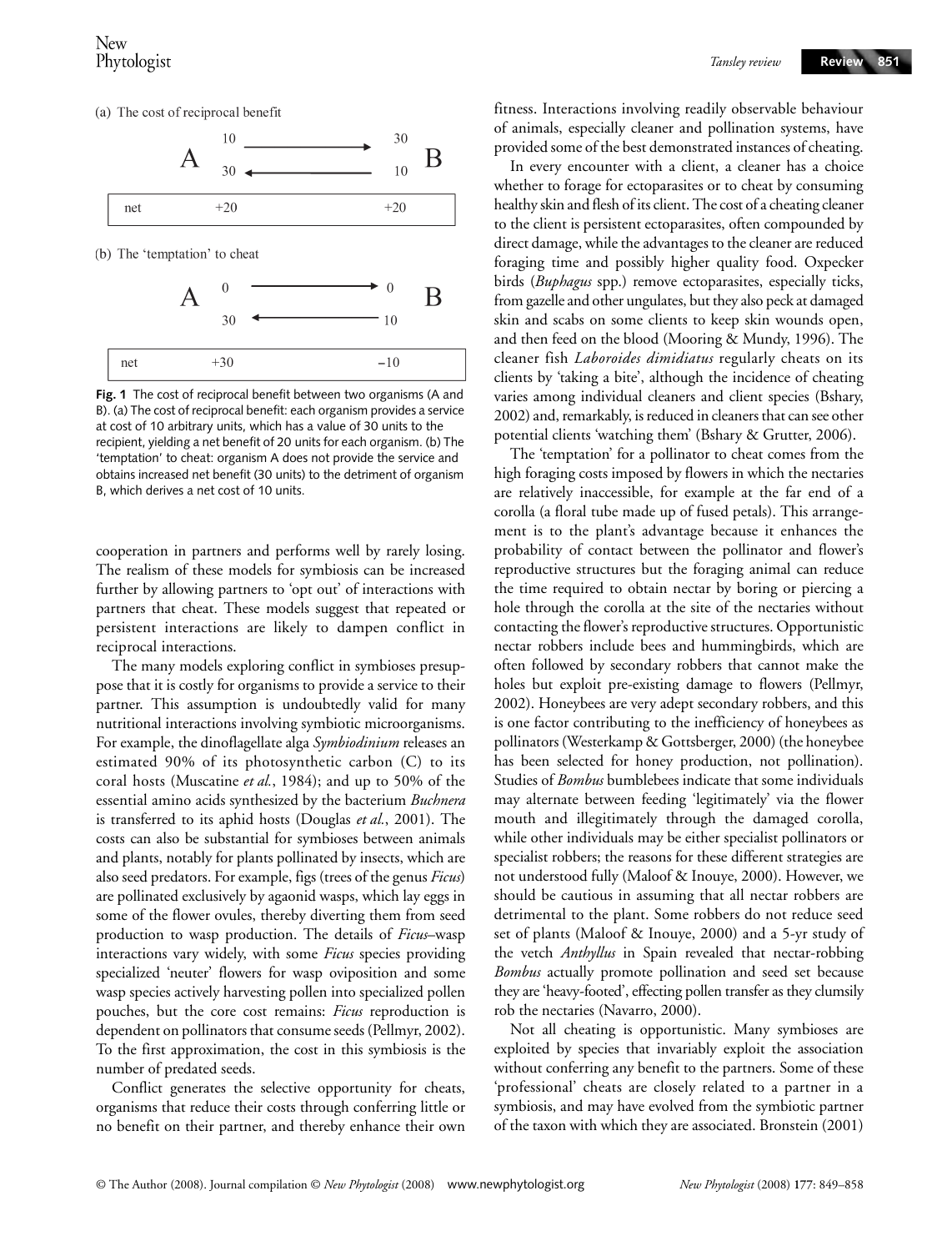calls this 'defection from mutualism'. Others are distantly related and are presumed to have had no evolutionary history of involvement in the symbiosis that they exploit, although they could be derived from a symbiotic partner that has subsequently become extinct. Following Bronstein (2001), these can be called 'third-lineage' cheats.

Defection from mutualism is illustrated by the seed predator pollination of *Yucca* trees by *Tegeticula* moths, a relationship broadly similar to the association between figs and fig wasps considered earlier. The moths pollinate the plant actively. An adult female collects pollen from one flower and then flies to another flower at a different developmental stage, where she forces the pollen down the receptive stigma with her mouthparts and then deposits eggs via the ovipositor. Detailed morphological and molecular studies have revealed that *Tegeticula* comprises at least 16 species, two of which have secondarily abandoned pollination and so made the transition from mutualist to cheat (Pellmyr *et al.*, 1996; Pellmyr & Leebens-Mack, 2000; Althoff *et al.*, 2006). The persistence of these two species depends on the mutualists, which ensure that the host plant reproduces. Even so, the cheats can substantially depress seed set of the *Yucca* (in one study by up to one-third; Pellmyr & Leebens-Mack, 2000).

The fig–fig wasp relationship is also subject to nonpollinating cheats, predominantly third-lineage cheats (Cook & Rasplus, 2003). Indeed, a single fig species pollinated by just one or two species of agaonid wasp species can be exploited by up to 30 nonpollinating wasp seed predators that are not closely related to agaonids (although all are chalcidoid wasps, the superfamily that also includes the agaonids). There is persuasive molecular evidence that the cheating habit has evolved multiple times (Marussich & Machado, 2007).

Many third-lineage cheats are highly specific. The ant–plant symbiosis between the ant *Petalomyrmex phylax* and the West African tree *Leonardoxa africana* has been invaded by a cheating ant *Cataulacus mckeyi*, which colonizes the plant's domatia (hollow portions of stem in which the ants nest). Unlike the mutualistic ant partner, which actively patrols the plant, *C. mckeyi* is relatively inactive, only travelling from its nest site to feed on the ant-bodies and extrafloral nectaries (Fig. 2; Gaume & McKey, 1999). Cheats also exploit the relationship between plants of the genus *Piper* and the ant *Pheidole bicornis*. Unusually, *Piper* plants produce ant-food bodies only when colonized by their ants. This symbiosis is invaded by beetles of the genus *Phyllobaenus*, which consume both the ants and the food bodies while providing no protection for the plant. Furthermore, it induces the plant to continue producing food bodies; even *Piper* plants with no prior experience of ants produce food bodies for the cheating beetle (Letourneau, 1990).

Among symbioses involving microorganisms, by far the best-characterized cheats are some mycoheterotrophic plants. Mycoheterotrophs are plants that derive fixed carbon (C) from fungi. Some mycoheterotrophs exploit saprophytic



**Fig. 2** The activity rhythms of ants *Petalomyrmex phylax*  (mutualist) and *Cataulacus mckeyi* (cheat) in symbiosis with the plant *Leonardoxa africana*. (Reproduced from Fig. 4 of Gaume & McKey (1999) with permission from Blackwell Publishing)

fungi (the seedlings of many orchids are examples), but the plants of interest here are those that exploit mycorrhizal fungi. By tapping into an established mycorrhizal fungal network, the mycoheterotroph gains both inorganic nutrients, such as phosphate, from the fungus and C fixed by other plants associated with the fungus. Mycorrhizal symbioses are exploited in this way to provide the total C requirements of an estimated 400 species of nonphotosynthetic plants from 10 families (Leake, 2004). They include cheats of both ectomycorrhizas (e.g. some orchids and *Monotropa*) and arbuscular mycorrhizas (e.g. the South American plant *Arachnitis*; Taylor & Bruns, 1997; Bidartondo *et al.*, 2002). Furthermore, various green orchids, which live in deep shade in woodlands, also exploit mycorrhizas to meet part of their C requirements (Julou *et al.*, 2005). A common feature of the mycoheterotrophic plants which exploit mycorrhizas is the small taxonomic range of fungi with which each species associates, in contrast to the very broad range used by most fully photosynthetic plant species. This difference suggests that the mycorrhizal fungi may be under selection pressure to be resistant to these cheats.

To summarize, conflict and the linked selection for cheating occur widely across a range of different types of symbioses. However, this does not mean that conflict is a universal feature of symbiotic interactions. The next section explores some services that appear to be provided without any cost incurred by the donor.

#### **III. Symbiotic interactions without cost**

Cost-free traits are displayed by an organism entirely for itself and access by other organisms is an incidental byproduct. For this reason, cost-free services are also known as byproduct mutualism (Conner, 1995). The classic example of cost-free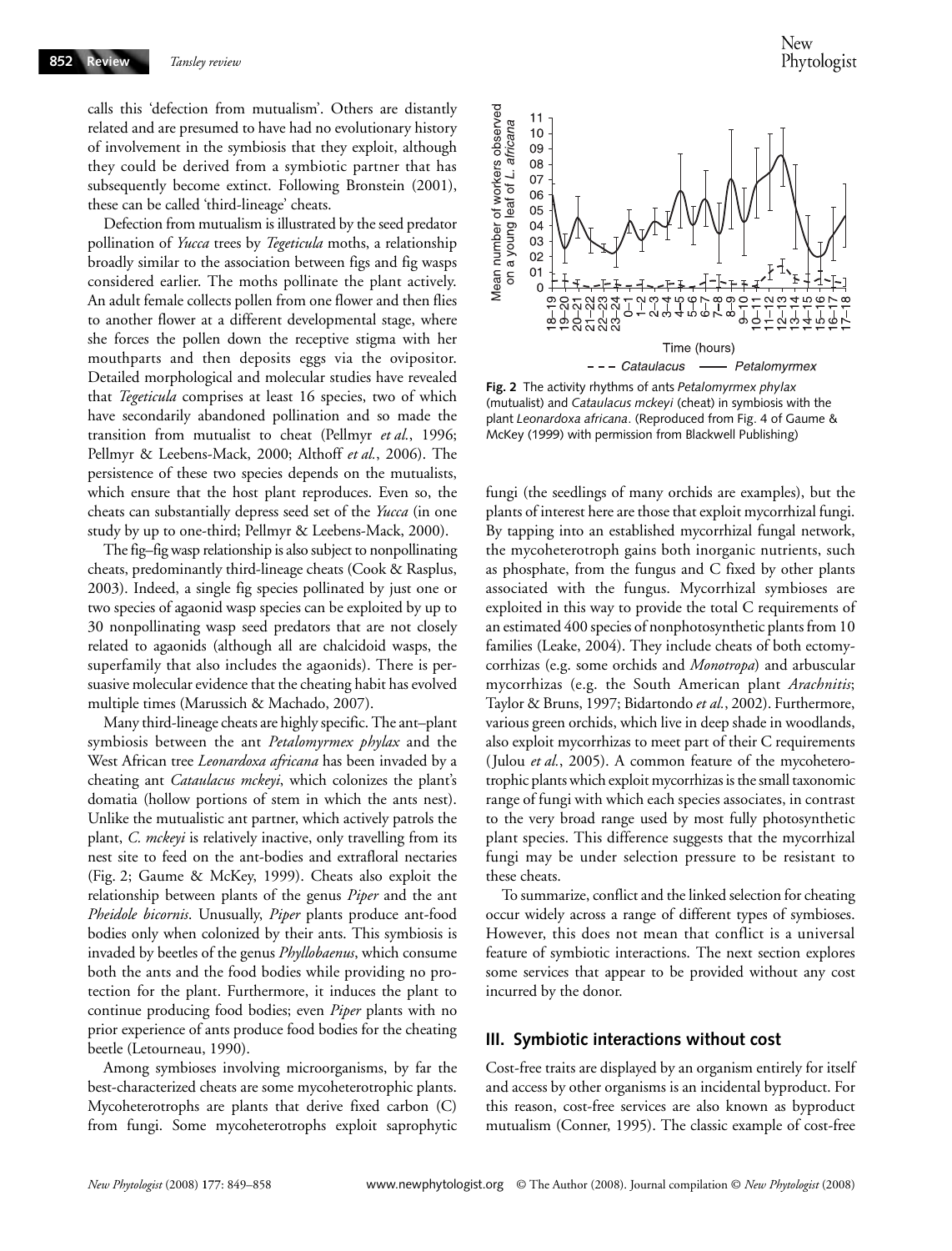

**Fig. 3** The metabolic basis of hydrogen transfer between species provides an example of byproduct mutualism based on the impact of partial pressure of hydrogen on the free energy change associated with the oxidation of three different organic substrates, propionate (solid line), butyrate (dotted line) and ethanol (dashed line). (Redrawn from Fig. 2.24 of Fenchel & Finlay (1995) with permission from Oxford University Press.)

cooperation is the 'selfish herd' (herd, flock, school, etc.). By joining a group, each individual reduces the risk of predation for itself and all the other members of the group. There is no conflict among members of the 'selfish herd'.

Most discussion of byproduct mutualism has focused on behavioural traits of animals and the reviews of Conner (1995) and Sachs *et al*. (2004) provide many examples. This type of interaction is also potentially significant in symbioses involving microorganisms, especially those living in anoxic environments. A metabolic problem faced by many anaerobes is that the fermentation of organic compounds such as short-chain fatty acids and alcohols requires a low partial pressure of hydrogen  $(pH_2)$ ; at high  $pH_2$ , the oxidation of these compounds is energy-consuming (Fig. 3). One route to maintain a low  $pH_2$  is to form a symbiosis with hydrogen-scavenging bacteria, such as methanogens, which use hydrogen as a substrate for ATP production. The transfer of hydrogen from the fermenting bacterium to the methanogen is beneficial to both partners: reducing the  $pH<sub>2</sub>$  in the first partner and providing a sustained source of hydrogen substrate for the second partner. The benefit to the partner is incidental for other organism. Mutual benefit based on hydrogen transfer has been identified in various consortia between bacteria and between anaerobic protists, especially ciliates, and intracellular methanogens (Fenchel & Finlay, 1995).

Nitrogen (N) recycling between animals and microorganisms also illustrates the difference between cost-free interactions and costly interactions. Nitrogen recycling has been invoked for animal symbioses with algae, including the dinoflagellate algae *Symbiodinium* in corals (Tanaka *et al*., 2006b) and prasinophyte algae *Tetraselmis* in the acoel flatworm *Symsagittifera* (= *Convoluta*) *roscoffensis* (Douglas, 1981), and in insect symbioses with bacteria, including the



**Fig. 4** Nitrogen recycling in animal–microbial symbioses. The microorganisms (collectively displayed here as a circle) transform nitrogenous waste products of the animal (ammonia, urea, etc.) into nitrogenous compounds valuable to animal metabolism, and these compounds are translocated back to the animal tissues.

cockroach–*Blattabacterium* association (Mullins & Cochran, 1975). This interaction comprises two steps: a cost-free transfer from the animal to its symbiotic microorganisms and a costly transfer in the reverse direction (Fig. 4). Both partners benefit from microbial consumption of animal nitrogenous waste compounds. The animal benefits because the microbial symbionts act as a sink for potentially toxic nitrogenous waste compounds and the symbionts benefit from access to a N source for growth. This interaction would only become costly if the animal produced more ammonia than is dictated by its own metabolism just to feed its symbionts, or if the symbionts consumed the ammonia at rates higher than dictated by their own N requirements just to reduce the ammonia load on the animal. We have no evidence that either partner 'invests' in the interaction in this way although it appears that this possibility has not been excluded definitively for any association.

Nitrogen recycling is not a futile symbiotic cycle because the microorganisms are metabolically more versatile than their animal host. In particular, they can use the animal-derived nitrogenous compounds as substrates to synthesize nitrogenous compounds that the animal cannot produce. When the microorganisms release these compounds back to the animal they have recycled the N. Recycled compounds valuable to the host include essential amino acids (i.e. the nine amino acids which contribute to protein but cannot be synthesized by animals). This second step is costly to the symbionts because essential amino acid transfer to the host reduces the pool of these nutrients to support microbial growth.

Symbiotic interactions that incur no costs have been studied rather little, probably because they lack the evolutionary conflicts and dilemmas inherent in reciprocal exchange of costly services. Nevertheless, these cost-free interactions may make an important contribution to the persistence of symbioses with costly interactions that incur conflict and cheating. The implication is that, although conflict is probably widespread, it is not a universal feature of symbiotic interactions. In symbioses, some things really are free.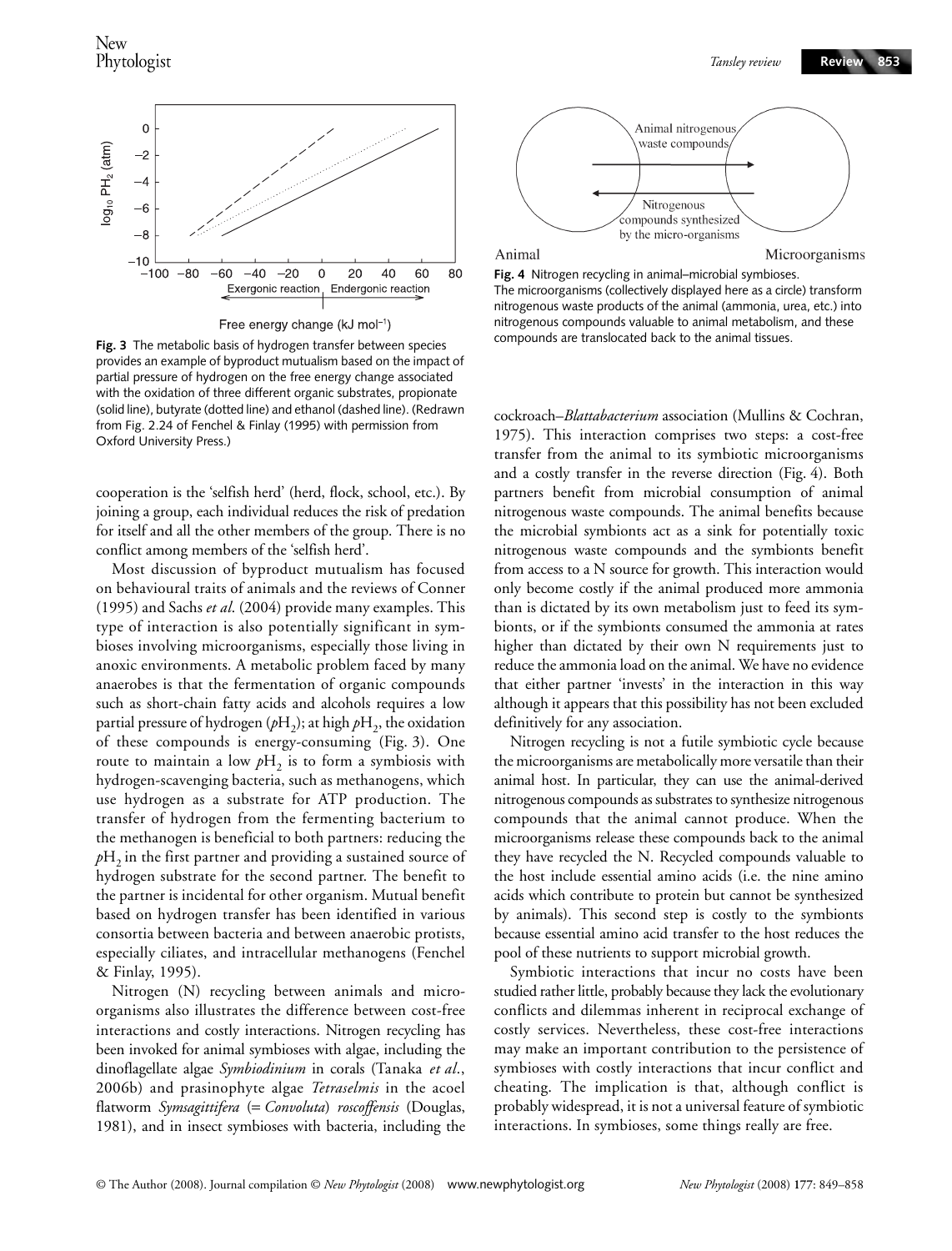### **IV. Routes to conflict resolution**

A core question for symbiosis research is: Why don't 'things fall apart'? As considered in Section III, the costs of conflict might be tolerated in some symbioses because of the selective importance of cost-free interactions. This section turns to other factors promoting the persistence of symbioses. There is now excellent evidence that partners in symbioses respond to conflicts in at least three different ways to reduce conflict and its negative consequences.

#### 1. Sanctions and rewards

There is considerable current interest in the possibility that organisms in symbiosis might reward partners that provide a service and punish those that do not. This perspective presupposes that the partnership is asymmetric, with one controlling organism that enforces the 'good behaviour' of its partner(s). From first principles, the controller is expected to have the least incentive to cheat. This could be the organism with the greatest selective interest in the relationship or the one that incurs the lowest costs. For many associations involving a single, large host and many small organisms, the controller is the host. This is because the smaller partner generally has less invested in the current relationship, as a result of its higher intrinsic reproductive rate and the greater number of propagules it can produce to disperse away from the association. Differential costs may be important, for example, in mycorrhizas where the plant is likely to be the controller and may incur little cost. Although *c.* 20% of photosynthetically fixed C is allocated to the fungal partner, at least from heavily-colonized plants grown under laboratory conditions, this probably does not represent a substantial cost for the plant because photosynthesis is commonly sink-limited (Bryla & Eissenstat, 2005; Kiers & van den Heijden, 2006).

A potentially important 'control point' in some symbioses is the control by one organism over the supply of nutrients required for the growth and persistence of its partners. For all intracellular symbionts, the profile of nutrients acquired is determined by the transport properties of the bounding host membranes and metabolic traits of the host cell. Additionally, the nutritional requirements of some symbiotic organisms, including many intracellular symbionts, can only be met in the association. For example, the symbiotic bacteria in some insects have a very restricted capacity to synthesize amino acids and nucleotides (Zientz *et al*., 2004), and the arbuscular mycorrhizal fungi have no capacity for saprophytic growth in soils and are dependent on plant-derived sugars for C (Smith & Read, 1997). This asymmetry provides a route by which the controlling partner can reward partners that provide benefits and punish cheats. For example, Fitter (2006) has proposed that the plant rewards arbuscular mycorrhizal fungi which provide phosphate by supplying them with

photosynthetic C; the more phosphate provided, the more C allocated. This reward scheme is founded on known plant physiology. Roots respond to phosphate-rich patches in the soil by increasing the allocation of photosynthate, supporting root proliferation. Mycorrhizal colonization, however, tends to inhibit the initiation of new roots. It is hypothesized that the plant allocates C to the phosphate-rich patch at the arbuscule–plant interface, and this C is consumed by the fungus. A more complex nutritional reward scheme based on amino acid metabolism has been proposed to ensure sustained release of N fixation products from rhizobia (Lodwig *et al*., 2003).

Some control measures in symbioses exclusively comprise sanctions against cheating partners. When the *Tegeticula* moths deposit many eggs, the *Yucca* plants abort their fruits (Pellmyr, 2002), and cleaning fish that cheat on their clients are often chased away (Bshary & Grutter, 2005). One of the beststudied instances of sanctions comes from the experimental study of Kiers *et al*. (2003) on the symbiosis of the N-fixing rhizobial bacteria *Bradyrhizobium* with soybean plants. The rhizobia bacteria were prevented from fixing N by replacing air with a N-free atmosphere of argon and oxygen. The response of the symbiosis was a reduction in the numbers of rhizobia, whether the experiment was conducted at the scale of the whole root, part of the root system or even the individual root nodule (Fig. 5a). This was correlated with a reduction in the oxygen tensions in the central infected zone of the nodule where the rhizobia are located and depressed oxygen permeability of the outer nodule tissues (Fig. 5b). It appears that the legume plants can impose sanctions on rhizobia that fail to fix N and that the sanctions include decreasing the oxygen supply to the rhizobia.

### 2. The opportunity to cheat

The incidence of cheating depends on opportunity, and this can be minimized, as various ant–plant relationships illustrate. The ants have no short-term selective interest in the reproductive output of the plant and may even benefit from depressed plant reproduction because flower and fruit production consumes plant resources that could otherwise be allocated to vegetative growth and production of ant foods. This is presumably why the *Allomerus* ants, which protect the South American understorey plant *Cordia nodosa* from herbivores, also systematically attack and destroy flower buds, preventing fruit production (Yu & Pierce, 1998). These ant colonies exploit the increased growth of their castrated plant hosts to produce elevated numbers of domatia (ant nest-sites) and ants, including winged individuals for dispersal. This outcome of the conflict between ants and plants is not, however, the norm because many plants display various adaptations which reduce ant access to flowers. For example, *Hirtella myrmecophila* hosts *Allomerus* ants in pouches on young leaves, but these pouches are lost by abscission when the leaves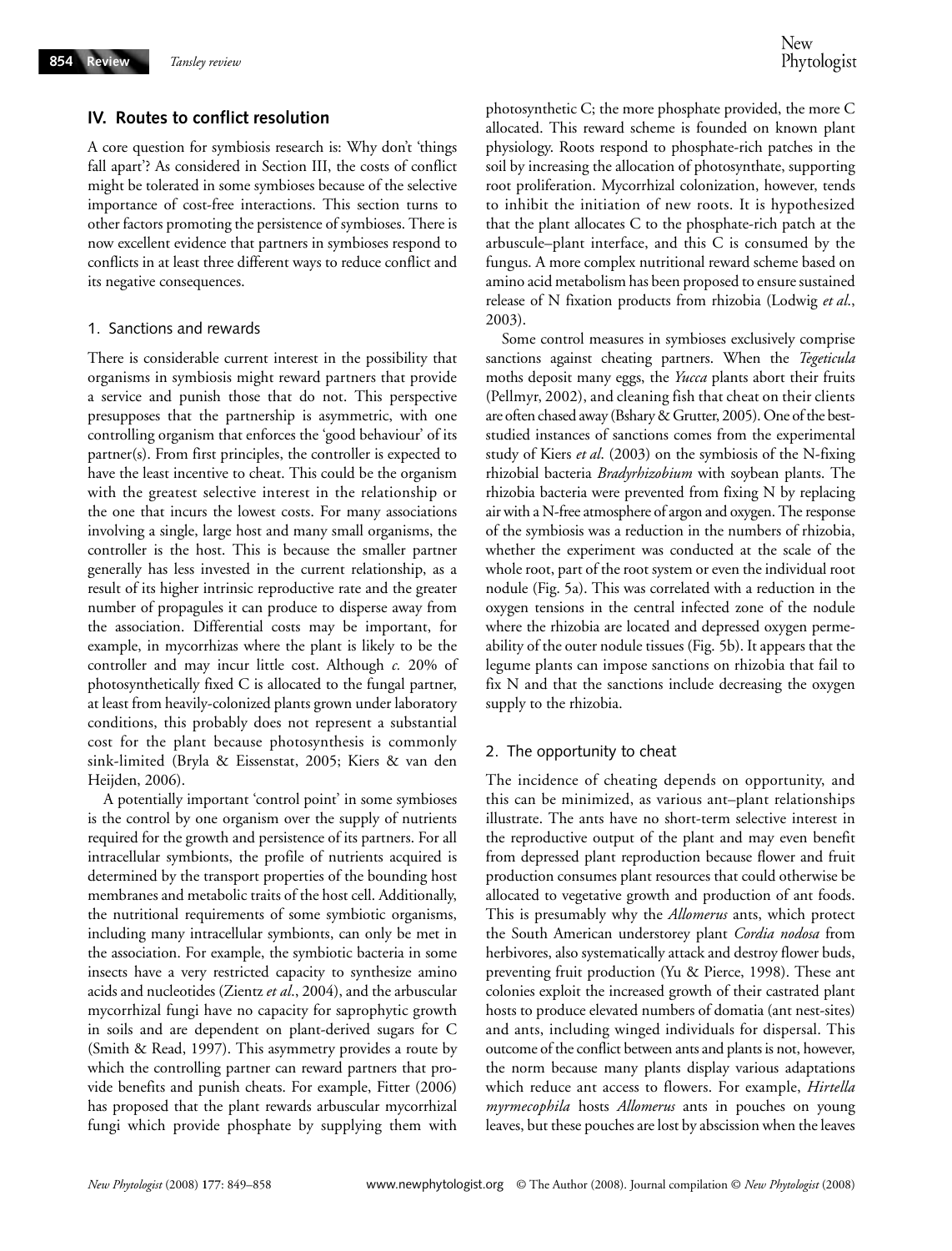

**Fig. 5** Sanctions imposed by soybean plants on *Bradyrhizobium*  symbionts forced to cheat by exposure to nitrogen-free air (Ar :  $O_2$ , with nodules in  $N_2$ : O<sub>2</sub> air as controls). (a) Number of rhizobia in nodules; (b) oxygen relations in nodules. (Reproduced from Figs 2 and 3 of Kiers *et al*., 2003. Reprinted with permission from Macmillan Publishers Ltd: Nature 2003.)

mature. As a result, the flowers of *H. myrmecophila*, which are borne exclusively on branches bearing old leaves, are unlikely to be contacted by the potentially castrating ants (Izzo & Vasconcelos, 2002).

#### 3. Persuasion

Just as conflict arises from a divergence in selective interest between the partners of a symbiosis, conflicts can be resolved by increasing the overlap in selective interest of the partners. The chief route to selective overlap is vertical transmission; the fittest symbiont is the one that maximizes the number of host offspring (i.e. host fitness) because each offspring is a new habitat for colonization by the symbiont's propagules.

A significance of vertical transmission in reducing conflict was revealed by an important experiment conducted by Bull *et al*. (1991) on a bacterial virus, the filamentous f1 phage. This virus can not only be transmitted vertically by being integrated into the bacterial chromosome and copied passively with each round of bacterial chromosomal replication and cell division, but also horizontally, by release from bacterial cells. Two strains of f1 phage that differed in the extent to which they depressed the growth rate of the host *Escherichia coli* bacteria were used. They were grown together in competition on *E. coli*. When cultured under conditions that prevented horizontal transmission, the less costly viral strain increased in number relative to the more damaging strain, but when grown under conditions that permitted the production and release of phage progeny, this advantage was lost. These results demonstrate that vertical transmission selects for cooperative partners that impose low costs.

The relevance of these results to symbioses has been demonstrated for a number of associations. In particular, the acquisition of vertical transmission by endophytic fungi of grasses has played a crucial role in the evolution of symbionts with a protective role against herbivory from pathogens of grasses (Clay & Schardl, 2002). A further illustration of the importance of mode of transmission is provided by experiments that manipulated the mode of transmission of symbiotic algae *Symbiodinium* in the jellyfish *Cassiopeia xamachana* (Sachs & Wilcox, 2006). The starting material for the experiment was an alga-free culture of genetically identical host polyps and pooled culture of algal symbionts derived from a number of symbiotic *C. xamachana*. The algal culture was likely to include multiple genotypes that varied in their quality as symbionts. The experiment comprised two regimes. In the vertical transmission regime, a cohort of hosts was infected with the algal culture and then maintained through two asexual generations with vertical transmission. This regime was predicted to select for algae that promoted host fitness. In the horizontal transmission regime, algae expelled from the first cohort of infected hosts were administered to a new cohort of alga-free hosts over two consecutive generations. This regime was expected to select for infective algae. The symbiotic traits of the algae subjected to the two selection regimes were different. The vertically transmitted algae supported higher host growth and reproductive rates and released fewer algal cells available for horizontal transmission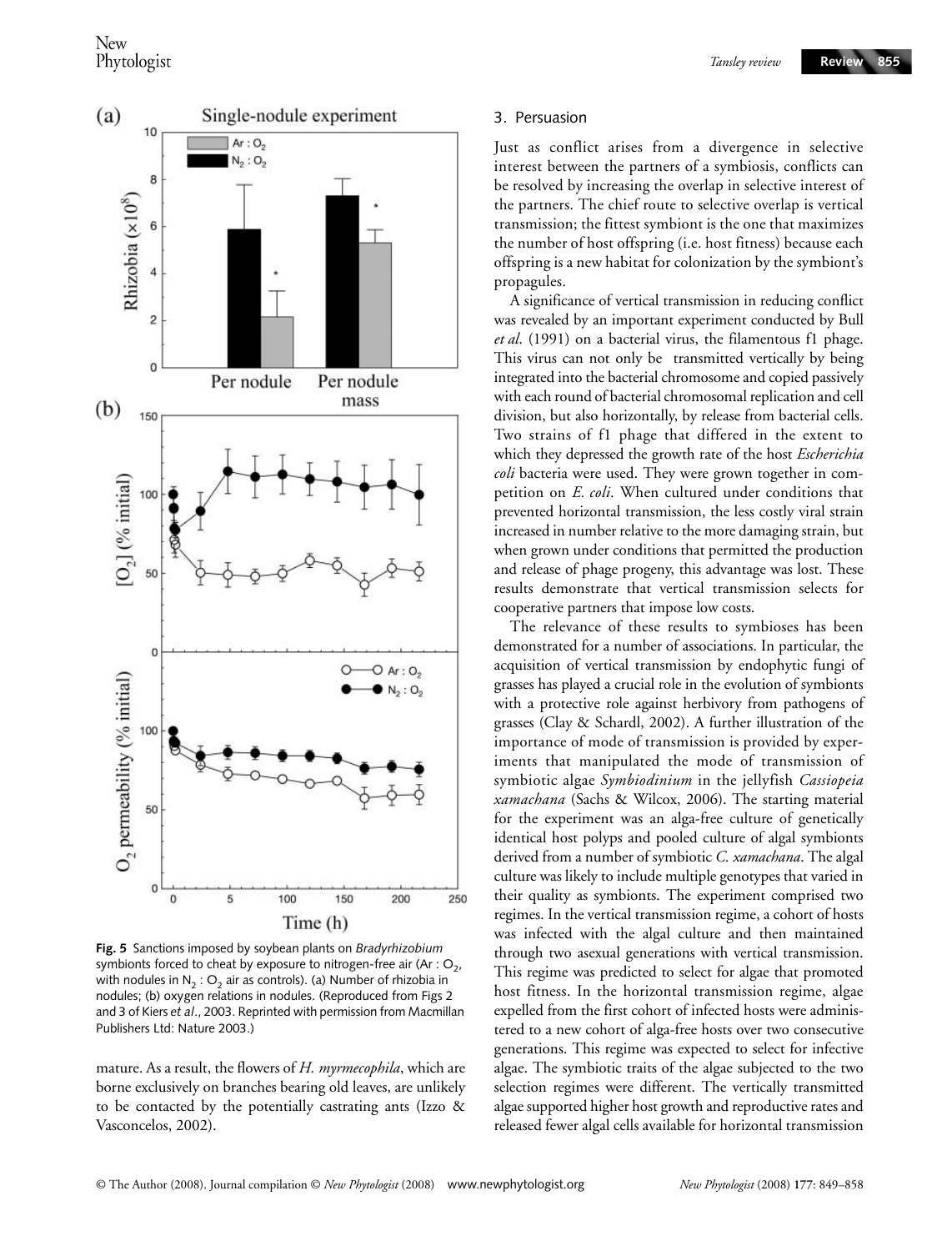| Transmission<br>mode | Host growth<br>rate (mg $d^{-1}$ ) | Host reproductive rate<br>(number of buds $d^{-1}$ ) | Algal expulsion rate<br>(number of cells $h^{-1}$ )<br>$997 + 227$ |  |
|----------------------|------------------------------------|------------------------------------------------------|--------------------------------------------------------------------|--|
| Horizontal           | $0.041 \pm 0.005$                  | $1.44 \pm 0.101$                                     |                                                                    |  |
| Vertical             | $0.090 \pm 0.004$                  | $2.24 \pm 0.163$                                     | $353 \pm 88$                                                       |  |
|                      | P < 0.001                          | P < 0.05                                             | P < 0.05                                                           |  |

**Table 1** Impact of mode of transmission on the symbiotic traits of the alga *Symbiodinium* in the jellyfish *Cassiopeia xamachana* (data reproduced from Table 1 of Sachs & Wilcox (2006) expressed as mean and estimated SE)

(Table 1). These results are consistent with the prediction that vertical transmission selects against cheating.

#### **V. Discussion**

Extant symbioses have persisted for a long time despite the occurrence of conflict and cheating. I have proposed in this article that tolerance of cheating over costly interactions might be promoted by benefit accruing from cost-free interactions (see Section III); and further research will be very valuable for assessing the significance of cost-free interactions in this context. More progress has been made on modes of conflict resolution (see Section IV), but much is still not understood. In particular, although vertical transmission appears to be an effective route to eliminate cheating, it is not adopted by many symbioses (Wilkinson & Sherratt, 2001). Why not? Vertical transmission may be disadvantageous, first, because the symbionts might interfere with host developmental processes or consume limiting host nutrients and, second, for hosts in variable environments where the genotypes of symbionts borne by the parents are not necessarily optimal for the offspring. For some types of symbiosis, vertical transmission may be precluded by anatomical constraints. For example, root symbionts of plants have no access to the shoot-borne reproductive organs and they are transmitted horizontally, but vertical transmission is the norm for several shoot-borne symbionts (e.g. cyanobacteria in *Azolla*; Lumpkin & Plucknett, 1980). Horizontal transmission at sexual reproduction of lichen fungi can also be linked to the production of the sexual spores in the cortex of the lichen thallus, spatially separate from the algal cells. Is cheating more widespread among symbioses with exclusive horizontal transmission than those with vertical transmission, and is coercion a more important mechanism for conflict resolution in horizontally than in vertically transmitted symbioses? At present, there are insufficient data to answer these intriguing questions.

In principle, conflict and cheating can overwhelm symbioses, leading to the evolutionary transition to parasitism, extinction of the symbiotic organisms, or reversion to the free-living condition (Sachs & Simms, 2006). The incidence of symbiosis breakdown can provide a first indication of the effectiveness of conflict resolution mechanisms in symbioses.

There are few unambiguous examples of parasitic species with symbiotic ancestors. Some cheating species (e.g. cheats of seed predator pollination systems, mycoheterotrophic plant parasites described already in this article) depend on the persistence of the symbiosis that they exploit. Symbiosis-derived parasites that are independent of related symbioses have evolved among lycaenid butterflies. The ancestral lycaenid condition was almost certainly in symbiosis with ants, which protect the caterpillars from predators. Nevertheless, an estimated 200 (4%) of the *c*. 5000 lycaenid species parasitize their ant partners, and the parasites have evolved independently several times, including within the *Maculinea*–*Phengaris* clade (Als *et al*., 2004).

The various routes for conflict resolution described in this article probably play a major role in the rarity of symbiosisderived parasitism. A further process may also occur for some types of symbiosis: that parasitic relationships evolve relatively frequently but they are evolutionarily unstable, with the partners either becoming extinct or reverting to the free-living condition. The incidence of extinction and transition to the free-living lifestyle in symbiotic lineages has not been studied in detail. Nevertheless, various phylogenetic studies have revealed nonsymbiotic taxa embedded within clades of symbiotic organisms. For some of these evolutionary transitions, the selection pressures are obscure. For example, it is not known why lichenized fungi have, on multiple occasions, reverted to the free-living habit (Lutzoni *et al*., 2001). For other associations, plausible selection pressures can be invoked. Among the lycaenid butterflies, an estimated 25% of species are secondarily independent of ants; and they might have been 'abandoned' by their ant partners in response to parasitic tendencies of the lycaenid (Pierce *et al*., 2002). Ant associations with homopteran insects are evolutionarily extremely labile, but the multiple gains and losses of the symbiosis can be linked more readily to the feeding habits of the homopteran than to conflict between the ants and homopterans. In aphids of the genus *Chaitophorus*, species with long mouthparts that feed from deep sieve elements in their host plants are vulnerable to predators because of the extended time required to withdraw their stylets; they are also particularly predisposed to form and retain associations with ants. By contrast, species with more shallow feeding sites derive relatively small or variable benefits of ant-tending and are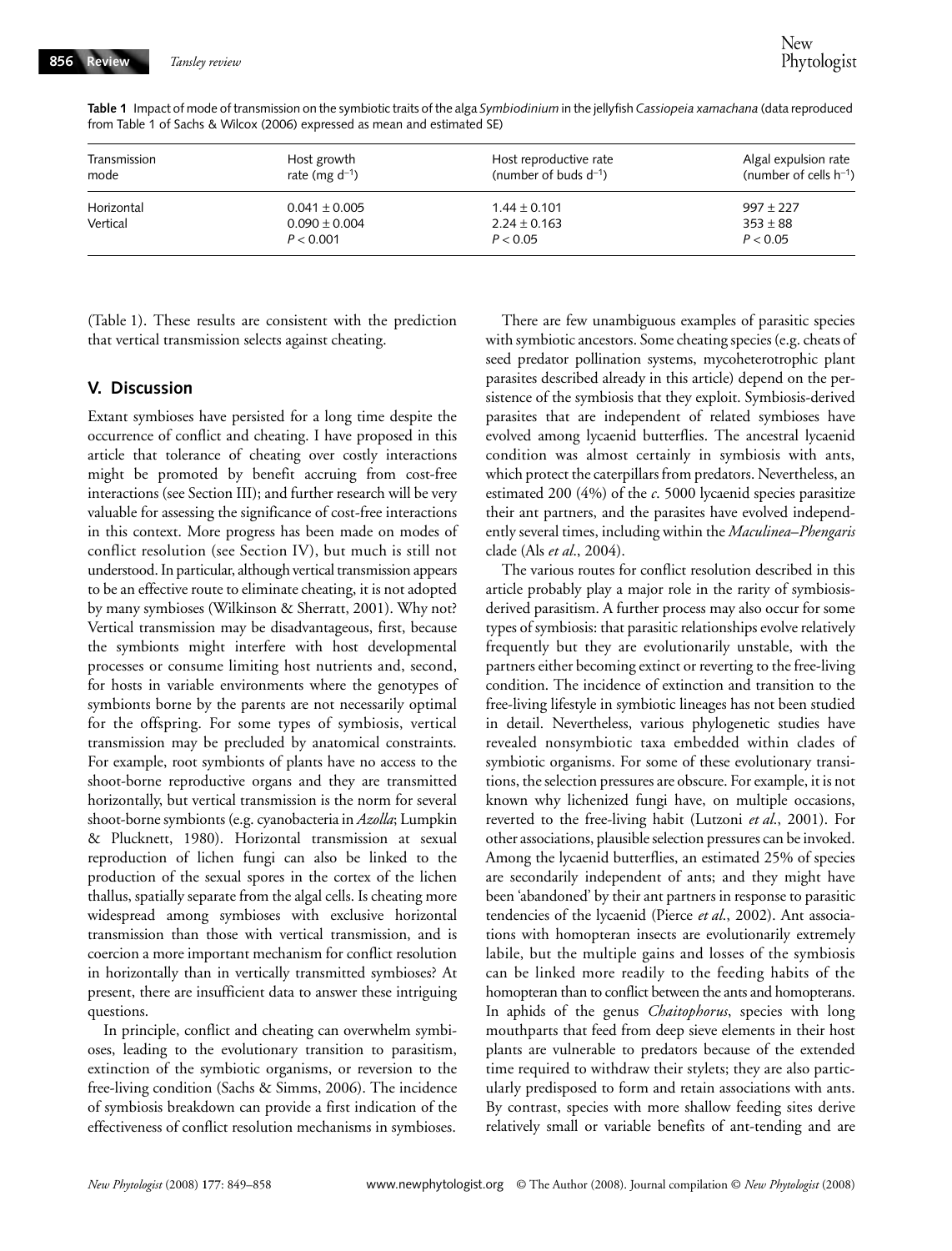prone to losing the association. In these systems, the incidence of the symbiosis is driven by selection pressures on the plant utilization traits of the aphid (Shingleton *et al*., 2005).

These considerations lead to two working hypotheses. The first is that extant symbioses are generally robust to cheats. Factors contributing to this condition probably include the selective advantage of cost-free interactions (which are not vulnerable to cheating) and effective mechanisms to suppress cheating. The second hypothesis is that, although amongpartner conflict can influence the traits of organisms in symbiosis, it does not generally dictate the evolutionary fate of symbioses. The hypotheses are constructed from limited, often 'single-case' datasets and from plausible inference. They need to be tested systematically with a variety of symbiotic systems. The opening sentence of this article requires qualification. Things do fall apart but, for symbioses, not very often and not generally as a consequence of internal strife.

#### **Acknowledgements**

I thank the editors of *New Phytologist* for the invitation to write this review, Drs Martin Bidartondo and Rusty Rodriguez for valuable discussions, anonymous referees for helpful comments, and the Biotechnology and Biological Sciences Research Council for financial support.

#### **References**

- **Als TD, Villa R, Kandul NP, Nash DR, Yen S-H, Hsu Y-F, Mignault AA, Roonsma JJ, Pierce NE. 2004.** The evolution of alternative life histories in large blue butterflies. *Nature* **432**: 386–390.
- **Althoff DM, Segraves KA, Leebens-Mack J, Pellmyr O. 2006.** Patterns of speciation in the yucca moths: parallel species radiations within the *Tegeticula yuccasella* species complex. *Systematic Biology* **55**: 398–410. **Axelrod R. 1984.** *The evolution of co-operation*. New York, NY, USA:
- Basic Books Inc. **Bidartondo MI, Redecker D, Hijri I, Wiemken A, Bruns TD, Dominguez, L, Sérsic A, Leake JR, Read DJ. 2002.** Epiparasitic plants specialised on arbuscular mycorrhizal fungi. *Nature* **419**: 389–392.
- **Bronstein, JL. 2001.** The exploitation of mutualisms. *Ecology Letters* **4**: 277–287.
- **Bryla DR, Eissenstat D. 2005.** Respiratory costs of mycorrhizal associations. In: Lambers H, Ribas-Carbo M, eds. *Plant respiration. From cell to ecosystem*. Dordrecht, the Netherlands: Springer, 207–224.
- **Bshary R. 2002.** Biting cleaner fish use altruism to deceive image-scoring client reef fish. *Proceedings of the Royal Society of London Series B* **269**: 2087–2093.
- **Bshary R, Grutter AS. 2005.** Punishment and partner switching cause cooperative behaviour in a cleaning mutualism. *Biology Letters* **1**: 396–399.
- **Bshary R, Grutter AS. 2006.** Image scoring and cooperation in a cleaner fish mutualism. *Nature* **441**: 975–978.
- **Bull JJ, Molineux IJ, Rice WR. 1991.** Selection of benevolence in a host–parasite system. *Evolution* **45**: 875–882.
- **Clay K, Schardl C. 2002.** Evolutionary origins and ecological consequences of endophyte symbiosis with grasses. *American Naturalist* **160**: S99–S127.
- **Conner RC. 1995.** The benefits of mutualism: a conceptual framework. *Biological Reviews* **70**: 427–457.
- **Cook JM, Rasplus J-Y. 2003.** Mutualists with attitude: coevolving fig wasps and figs. *Trends in Ecology and Evolution* **18**: 241–248.
- **Douglas AE. 1981.** Uric acid utilisation in *Platymonas convolutae* and symbiotic *Convoluta roscoffensis*. *Journal of the Marine Biological Association UK* **63**: 435–447.
- **Douglas AE, Minto LB, Wilkinson TL. 2001.** Quantifying nutrient production by the microbial symbiosis in an aphid. *Journal of Experimental Biology* **204**: 349–358.
- **Embley TM, Martin W. 2006.** Eukaryotic evolution, changes and challenges. *Nature* **440**: 623–630.
- **Fenchel T, Finlay BF. 1995.** *Ecology and evolution in anoxic worlds*. Oxford, UK: Oxford University Press.
- **Ferriere R, Bronstein JL, Rinaldi S, Law R, Gauduchon M. 2002.** Cheating and the evolutionary stability of mutualisms. *Proceedings of the Royal Society of London* **B 269**: 773–780.
- **Fitter, AH. 2006.** What is the link between carbon and phosphorus fluxes in arbuscular mycorrhizas? A null hypothesis for symbiotic function. *New Phytologist* **172**: 3–6.
- **Gaume L, McKey D. 1999.** An ant–plant mutualism and its host-specific parasite: activity rhythms, young leaf patrolling, and effects on herbivores of two specialist plant-ants inhabiting the same myrmecophyte. *Oikos* **84**: 130–144.
- **Izzo TJ, Vasconcelos HL. 2002.** Cheating the cheater: domatia loss minimises the effects of ant castration in an Amazonian ant-plant. *Oecologia* **133**: 200–205.
- **Julou T, Burghardt B, Gebauer G, Berveiller D, Damesin C, Selosse MA. 2005.** Mixotrophy in orchids: insights from a comparative study of green individuals and nonphotosynthetic individuals of *Cephalanthera damasonium*. *New Phytologist* **166**: 639–653.
- **Kiers ET, van der Heijden MGA. 2006.** Mutualistic stability in the arbuscular mycorrhizal symbiosis: exploring hypotheses of evolutionary cooperation. *Ecology* **87**: 1627–1636.
- **Kiers ET, Rousseau RA, West SA, Denison RF. 2003.** Host sanctions and the legume–*Rhizobium* mutualism. *Nature* **425**: 78–81.
- **Leake JR. 2004.** Myco-heterotroph/epiparasitic plant interactions with ectomycorrhizal and arbuscular mycorrhizal fungi. *Current Opinion in Plant Biology* **7**: 422–428.
- **Letourneau DK. 1990.** Code of ant–plant mutualism broken by parasite. *Science* **248**: 215–217.
- **Lodwig EM, Hosie AHF, Bordes A, Findlay K, Allaway D, Karunakaran R, Downie JA, Poole PS. 2003.** Amino-acid cycling drives nitrogen fixation in the legume–*Rhizobium* symbiosis. *Nature* **422**: 722–726.
- **Lumpkin TA, Plucknett DL. 1980.** *Azolla*: botany, physiology and use as a green manure. *Economic Botany* **34**: 111–153.
- **Lutzoni F, Pagel M, Reeb V. 2001.** Major fungal lineages are derived from lichen symbiotic ancestors. *Nature* **411**: 937–940.
- **Maloof JE, Inouye DW. 2000.** Are nectar robbers cheaters or mutualists? *Ecology* **81**: 2651–2661.
- **Marussich WA, Machado CA. 2007.** Host-specificity and coevoluton among pollinating and nonpollinating New World fig wasps. *Molecular Ecology* **16**: 1925–1946.
- **Modjo HS, Hendrix JW. 1986.** The mycorrhizal fungus *Glomus macrocarpum* as a cause of tobacco stunt disease. *Phytopathology* **76**: 688–691.
- **Mooring MS, Mundy PJ. 1996.** Interactions between impala and oxpeckers at Matobo National Park, Zimbabwe. *African Journal of Ecology* **34**: 54–65.
- **Mullins DE, Cochran DG. 1975.** Nitrogen metabolism in the American cockroach. *Comparative Biochemistry and Physiology* **50A**: 489–510.
- **Muscatine L, Falkowski PG, Porter JW, Dubinsky Z. 1984.** Fate of photosynthetic fixed carbon in light- and shade-adapted colonies of the symbiotic coral *Stylophora pistillata*. *Proceedings from the Royal Society of London* **B222**: 181–202.
- **Navarro L. 2000.** Pollination ecology of *Anthyllus vulneraria* subsp. *vulgaris*  (Fabaceae): nectar robbers as pollinators. *American Journal of Botany* **87**: 980–985.
- **Pellmyr O. 2002.** Pollination by animals. In: Herrera CM, Pellmyr O, eds. *Plant–animal interactions*. Oxford, UK: Blackwell Science, 157–184.